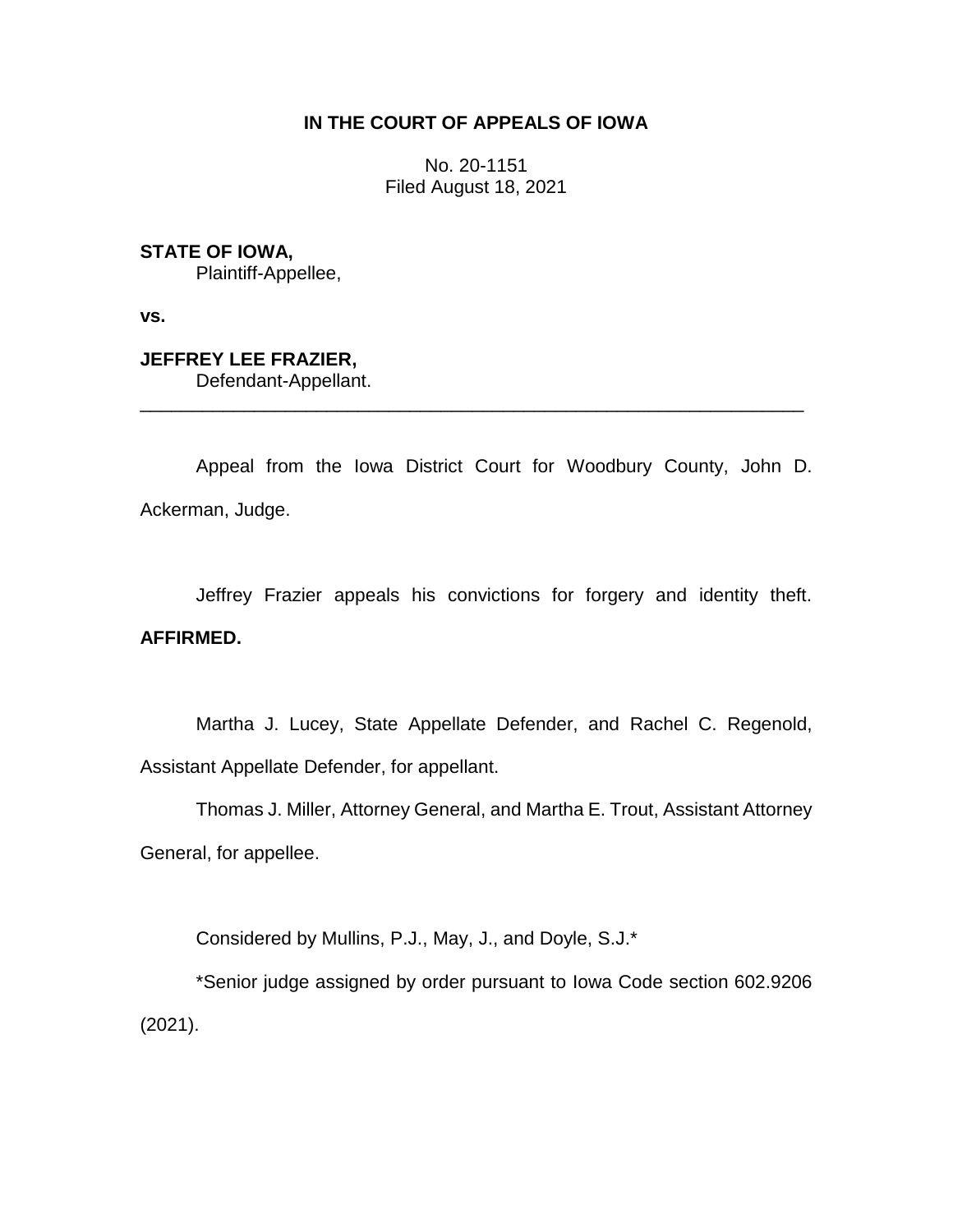## **MAY, Judge.**

 $\overline{a}$ 

Jeffrey Frazier challenges the sufficiency of the evidence supporting his

convictions for forgery and identity theft. 1 We affirm.

Frazier's appellate brief provides a fair summary of the evidence:

On June 24, 2019, [a] teller . . . was working the drive-up window [at] . . . Liberty National Bank when two men presented a check to cash on [the] account [of M.T.] The driver, later identified as . . . Frazier, said [to the teller], "I have a check that needs to be cashed." [The teller] was suspicious because [Frazier] drove past her drawer at the drive-up window. Usually drivers do that because their window won't open or a backseat passenger will be conducting the transaction. Neither was the case here because Frazier's window was already down and the only passenger, later identified as Marquise Fields, was in the front.

[Frazier provided the teller with a check and] a [government] ID for [a woman whose initials are A.L.] The ID included [A.L.'s] name, address, and date of birth. It was difficult for [the teller] to see the passenger due to the tinted windows, but it appeared to be a man with mirrored sunglasses and a square jaw, though his hair was pulled back like the woman in the ID photo.

The check was written on [M.T.'s] Liberty National Bank account to [A.L.] . . . in the amount of \$780.00. The check included [M.T.'s] name, address, telephone number, and account information.

[M.T.] had closed this account after her checkbook was stolen during a car burglary in 2017. [M.T.] is also employed by Liberty National Bank . . . .

When [the teller] entered the account information from the check, it didn't show anything because it was written on an employee's bank account. The handwriting didn't look like [M.T.]'s though because it had "way too much slant."

[The teller] showed the check to [M.T.] in her office; [M.T.] told [the teller], "No, that's not valid. I closed that account because those checks had been stolen." [M.T.] denied writing the check or knowing

<sup>&</sup>lt;sup>1</sup> Frazier attempts to raise additional, unpreserved errors by claiming ineffective assistance of counsel. But Iowa Code section 814.7 (2020) prohibits us from considering ineffective-assistance claims on direct appeal. And we reject Frazier's constitutional challenges to section 814.7. *See, e.g.*, *State v. Tucker*, 959 N.W.2d 140, 147 (Iowa 2021) (holding section 814.7 does not violate equal protection or separation-of-powers). We also reject Frazier's invitation to adopt "plain error"—a doctrine our supreme court has firmly rejected. *State v. Treptow*, 960 N.W.2d 98, 109 (Iowa 2021) ("We have repeatedly rejected plain error review and will not adopt it now.").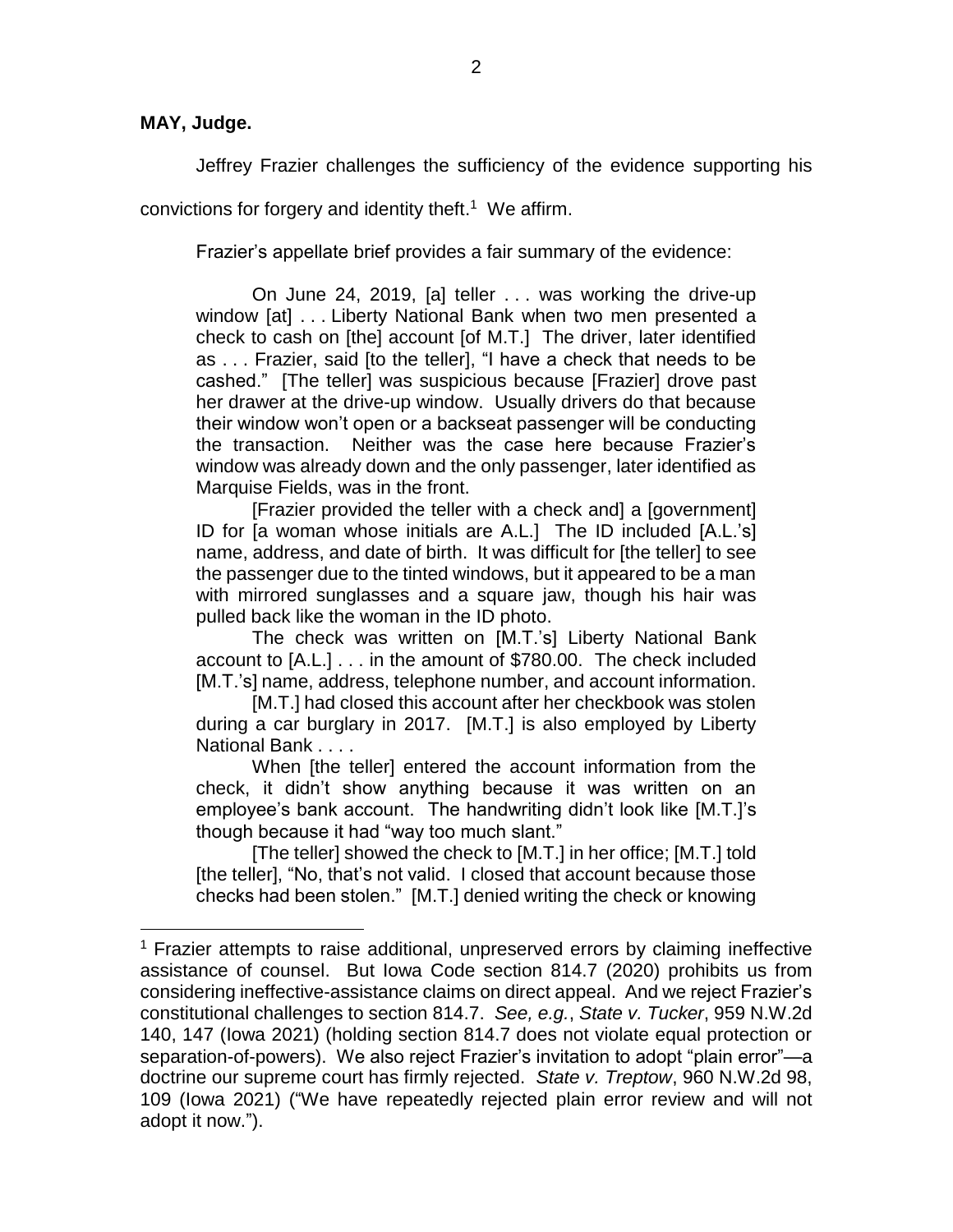[A.L.]. [M.T.] did not speak with or know . . . Fields or . . . Frazier; she had not given either man permission to use her check.

When [the teller] returned to Frazier and Fields at the drive-up window, the car was inching forward and Frazier looked "a little agitated." Frazier said, "We're just going to come inside and cash it." But no one came inside the bank. The check and ID were left behind. The entire transaction took about four minutes.

The bank is equipped with video surveillance that recorded the transaction. There is no audio. Because of its position, the video captured a different angle than what [the teller] saw . . . at the driveup window that day. The video showed Frazier handing the pen to Fields, who did something with the pen—it's unclear due to a "skip" in the video—and Fields handed the check to Frazier, who deposited it in the drawer, followed by an ID.

[M.T.] made a police report. Sioux City Police Detective Jason Braunschieg was assigned to follow up on this investigation. He located [B.F.], the registered owner of the vehicle used by Frazier; [B.F.] loaned [the vehicle] to Frazier on June 24, 2019 . . . .

Braunschieg also spoke with [A.L.], who indicated that she had lost her purse at some point. She was able to retrieve her purse from . . . Fields at his home when she heard he had it. [But A.L.'s government] ID was no longer in her purse. The officer determined [A.L.] was a victim in this case, not a suspect.

(Internal record citations omitted.)

In light of these facts, Frazier does not dispute that *Fields* committed the crime of forgery by fraudulently "mak[ing], complete[ing], execut[ing], authenticat[ing], issu[ing], or transfer[ing] a writing [namely, M.T.'s stolen check] so that it purports to be the act of another [namely, M.T.] who did not authorize that act." Iowa Code § 715A.2(1)(b) (2019). Nor does Frazier dispute that *Fields* committed identify theft by fraudulently using other people's "identification information" <sup>2</sup>—namely, M.T.'s name and other personal information on her check,

 $\overline{a}$ 

<sup>2</sup> Section 715A.8 states

<sup>&</sup>quot;identification information" includes but is not limited to the name, address, date of birth, telephone number, driver's license number, nonoperator's identification card number, social security number, student identification number, military identification number, alien identification or citizenship status number, employer identification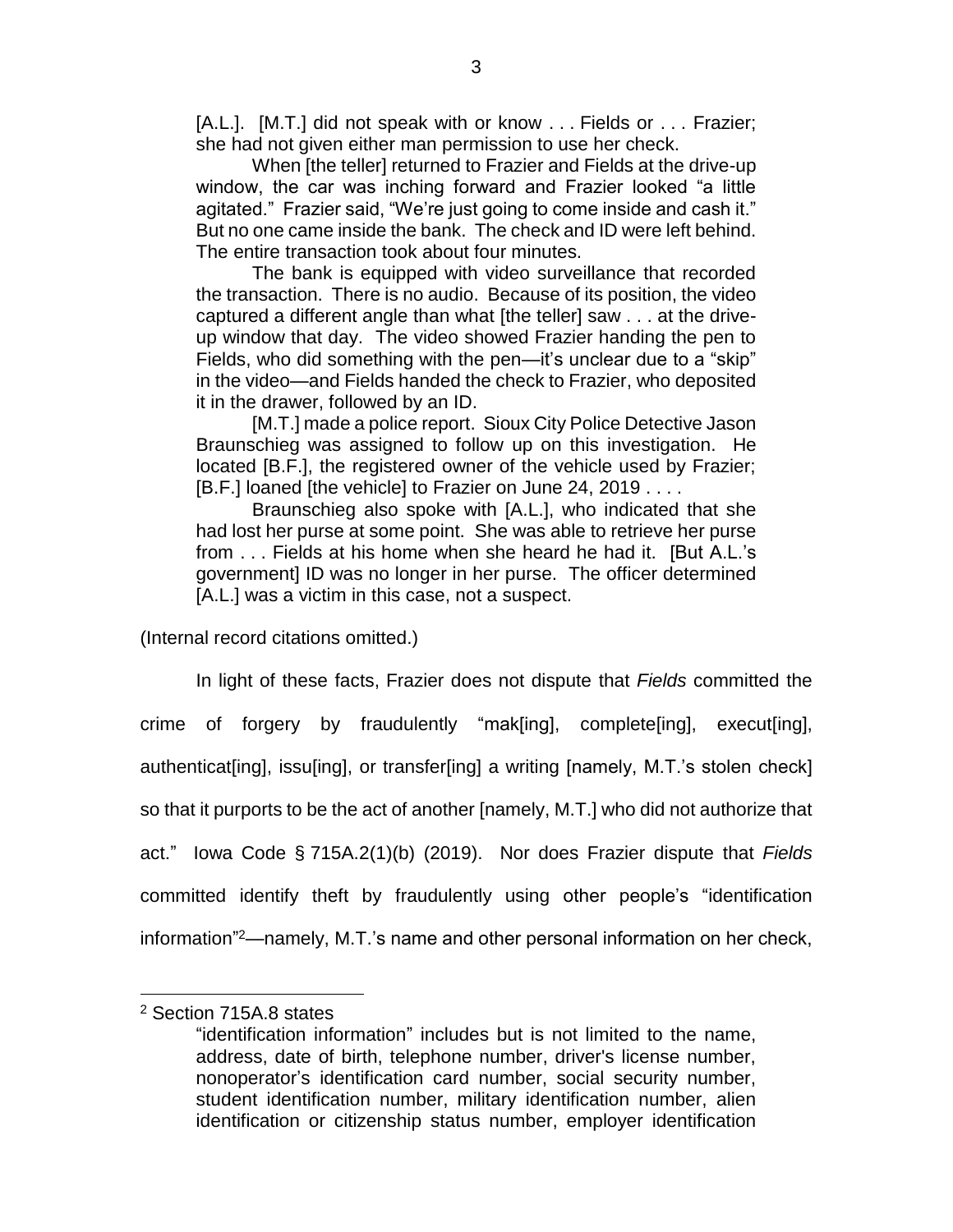as well as A.L.'s name and likeness on her government ID—with "the intent to obtain credit, property, services, or other benefit." *Id*. § 715A.8(2). But Frazier claims there is not sufficient evidence to show *he* was involved with Fields's crimes, either as a principal or an aider and abettor. $3$ 

We review "challenges to the sufficiency of the evidence for the correction of legal error." *State v. Banes*, 910 N.W.2d 634, 637 (Iowa Ct. App. 2018). We view the "the evidence in the light most favorable to the State." *Id*. We consider "all reasonable inferences that may be fairly drawn from the evidence." *Id*. "Direct and circumstantial evidence are equally probative." *State v. Lilly*, 930 N.W.2d 293, 308 (Iowa 2019) (citation omitted).

The evidence here would allow the jury to conclude that Frazier (1) borrowed a car; (2) drove the car to the bank; (3) brought Fields with him, as well as a check stolen from M.T. and an ID stolen from A.L.; (4) drove the car to the teller's window; (5) pulled the car *beyond* the teller's window, apparently<sup>4</sup> in an

 $\overline{a}$ 

number, signature, electronic mail signature, electronic identifier or screen name, biometric identifier, genetic identification information, access device, logo, symbol, trademark, place of employment, employee identification number, parent's legal surname prior to marriage, demand deposit account number, savings or checking account number, or credit card number of a person.

<sup>&</sup>lt;sup>3</sup> As Frazier explains in his brief: "The evidence supports that Fields acted alone in committing these crimes. Frazier was merely in proximity to his passenger, who was committing [f]orgery and [i]dentity [t]heft without Frazier's knowledge." <sup>4</sup> The teller testified as follows:

Q. What does that mean when you say drove past your window? A. My—well, my drawer is directly in front of me that I put out for them to do their transactions . . . . So he drove up past—my camera . . . . So first thing I thought of . . . two reasons people will drive up and go past that drawer, either their window won't go down so they're going to open their door—his window was already down or there's a passenger in the back seat doing a transaction, and I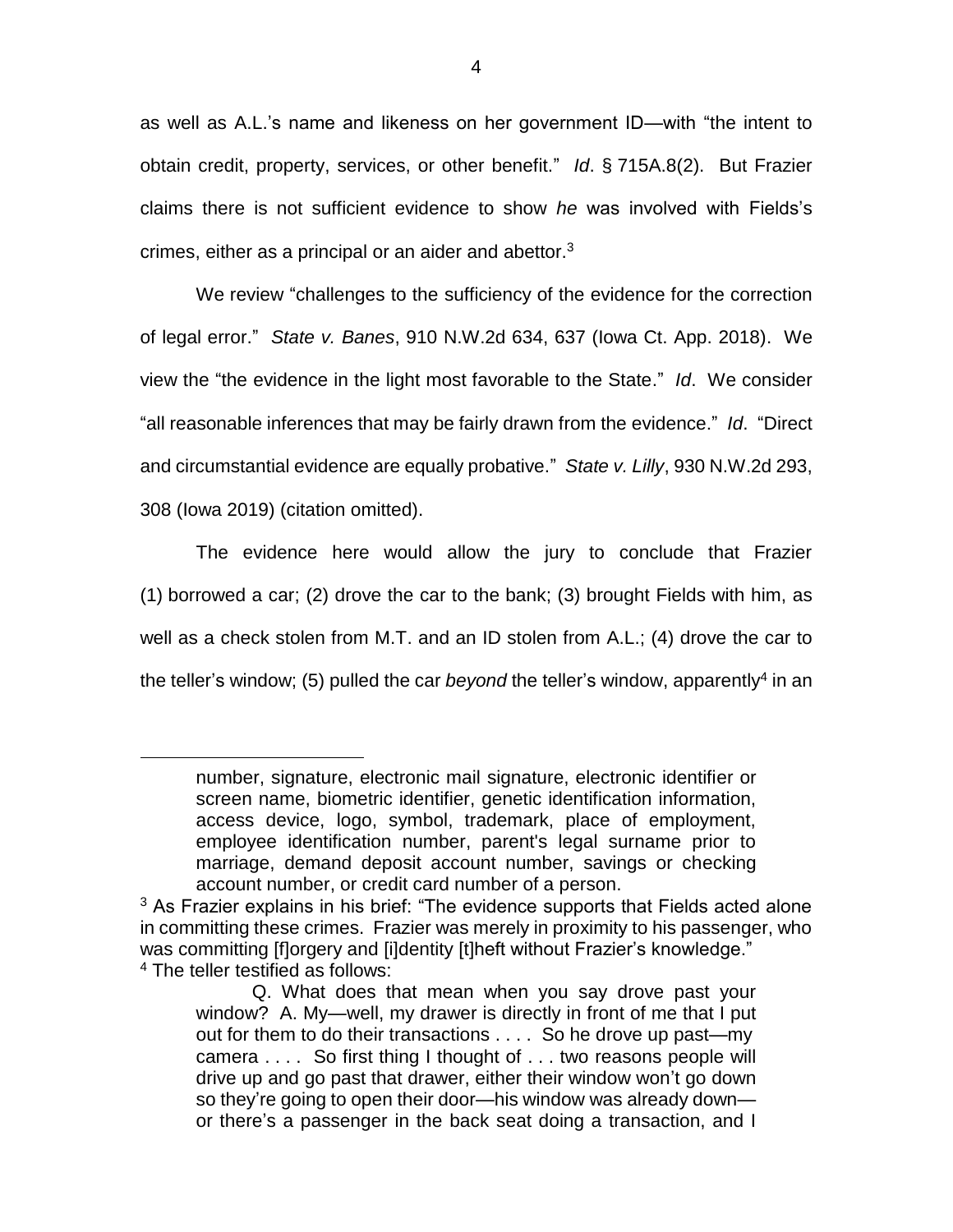effort to avoid video surveillance; (6) told the teller, "I have a check that needs to be cashed"; (7) reached back to the teller's drawer to retrieve a pen; (8) handed the pen to Fields, who wrote the check out to appear as if it had been written from M.T. to A.L.; (9) placed the forged check—and A.L.'s stolen ID—in the teller's drawer; (10) waited with Fields to see if the teller would cash the forged, stolen check; and (11) displayed a nervous demeanor while waiting. Then, when the teller returned, Frazier blurted out: "We're just going to come inside and cash it." But instead of going inside, Frazier drove away, leaving behind the check and government ID.

From these facts, a jury could reasonably conclude Frazier committed forgery by fraudulently "transfer[ing] a writing"—M.T.'s check—"so that [the writing] purports to be the act of another [namely, M.T.] who did not authorize that act." See Iowa Code § 715A.2(1)(b).<sup>5</sup> In addition, a jury could reasonably conclude Frazier committed identity theft against M.T. and A.L. by "fraudulently us[ing] or attempt[ing] to fraudulently use" their "identification information with the intent to obtain" money.

 $\overline{a}$ 

saw nobody in the back seat. So I believed he was trying to avoid my camera.

<sup>&</sup>lt;sup>5</sup> "Where, as here, the jury was instructed without objection, the jury instruction becomes law of the case for the purposes of reviewing the sufficiency of the evidence." *Banes*, 910 N.W.2d at 639. Frazier's brief does not address whether the evidence was sufficient to fulfill the requirements stated in the jury instructions. Instead, his sufficiency argument focuses entirely on statutes and caselaw. Here, we have elected to follow Frazier's lead. But we could have instead rejected Frazier's sufficiency challenge on its face because he provided no argument that the evidence was insufficient *under the law governing the case*, namely, the law stated in the jury instructions. *See id*.; *see generally State v. Gibbs*, 941 N.W.2d 888, 902 (Iowa 2020) (McDonald, J., concurring specially) (discussing waiver through failure to develop an argument).